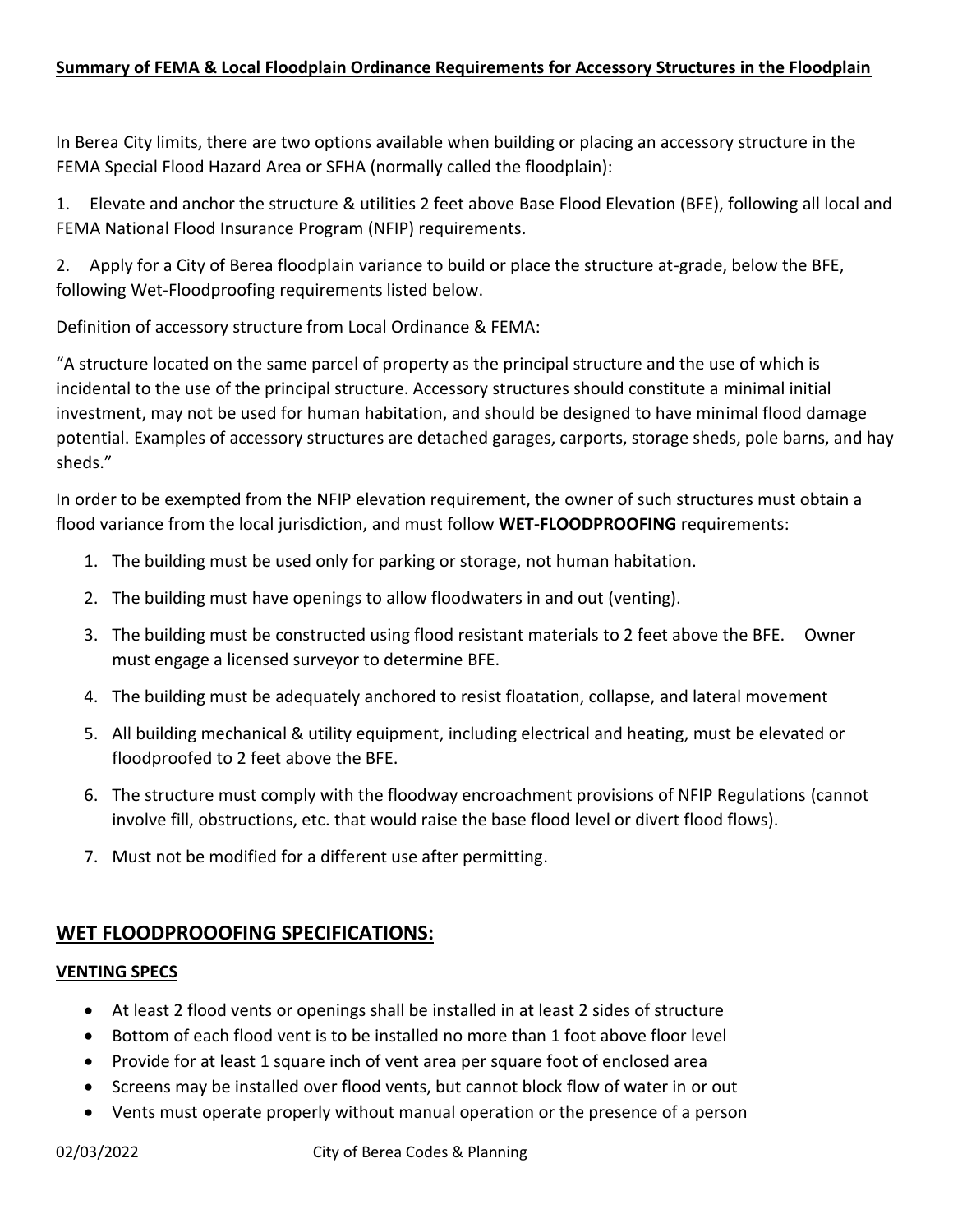## **Summary of FEMA & Local Floodplain Ordinance Requirements for Accessory Structures in the Floodplain**

## **FLOOD DAMAGE-RESISTANT MATERIALS SPECS:**

• Water-resistant flooring (cement, concrete, tile, marine plywood, preservative treated plywood, synthetic lumber, non-OSB floor beams). Consult NFIP Technical Bulletin 2 for specific acceptable materials:

[https://www.fema.gov/sites/default/files/2020-07/fema\\_tb\\_2\\_flood\\_damage-resistant\\_materials\\_req](https://www.fema.gov/sites/default/files/2020-07/fema_tb_2_flood_damage-resistant_materials_requirements.pdf) [uirements.pdf](https://www.fema.gov/sites/default/files/2020-07/fema_tb_2_flood_damage-resistant_materials_requirements.pdf)

- Closed cell or plastic foam insulation up to 2 feet above BFE
- Wallboard made of non-paper-faced material up to 2 feet above BFE (can contain gypsum)
- Outlets, switches, electric boxes and other utilities must be elevated at least 2 feet above BFE. There is an allowance for a minimum amount of electrical equipment to be located below the BFE; that equipment must be flood damage resistant.

## **ANCHORING SPECS:**

• Must be anchored to resist flotation, collapse, and lateral movement from hydrostatic loads or effects of buoyancy. Berea Codes Department will apply KY Building Code for anchoring specs.

## **VARIANCE SPECS:**

## **FEMA Variance Specs:**

FEMA specifies that elevation variances can be issued for accessory structures used solely for parking (two-car detached garages or smaller) or limited storage (small, low-cost sheds). Communities may allow wet floodproofing of these structures in lieu of the elevation requirement, provided that they represent a minimal investment and are designed to have a low damage potential with respect to the structure and contents.

From FEMA 44 CFR § 60.6(a) NFIP Variances and Exceptions, AND Berea Flood Damage Prevention Ordinance §75.018 (E)(3)

"Variances shall only be issued by a community upon:

(i) a showing of good and sufficient cause,

(ii) a determination that failure to grant a variance would result in exceptional hardship to the applicant

(iii) a determination that granting of a variance will not result in increased flood heights, additional threats to public safety, extraordinary public expense, create nuisances, cause fraud on or victimization of the public, or conflict with existing local laws or ordinances"

The variance shall include the requirements for wet floodproofing described above.